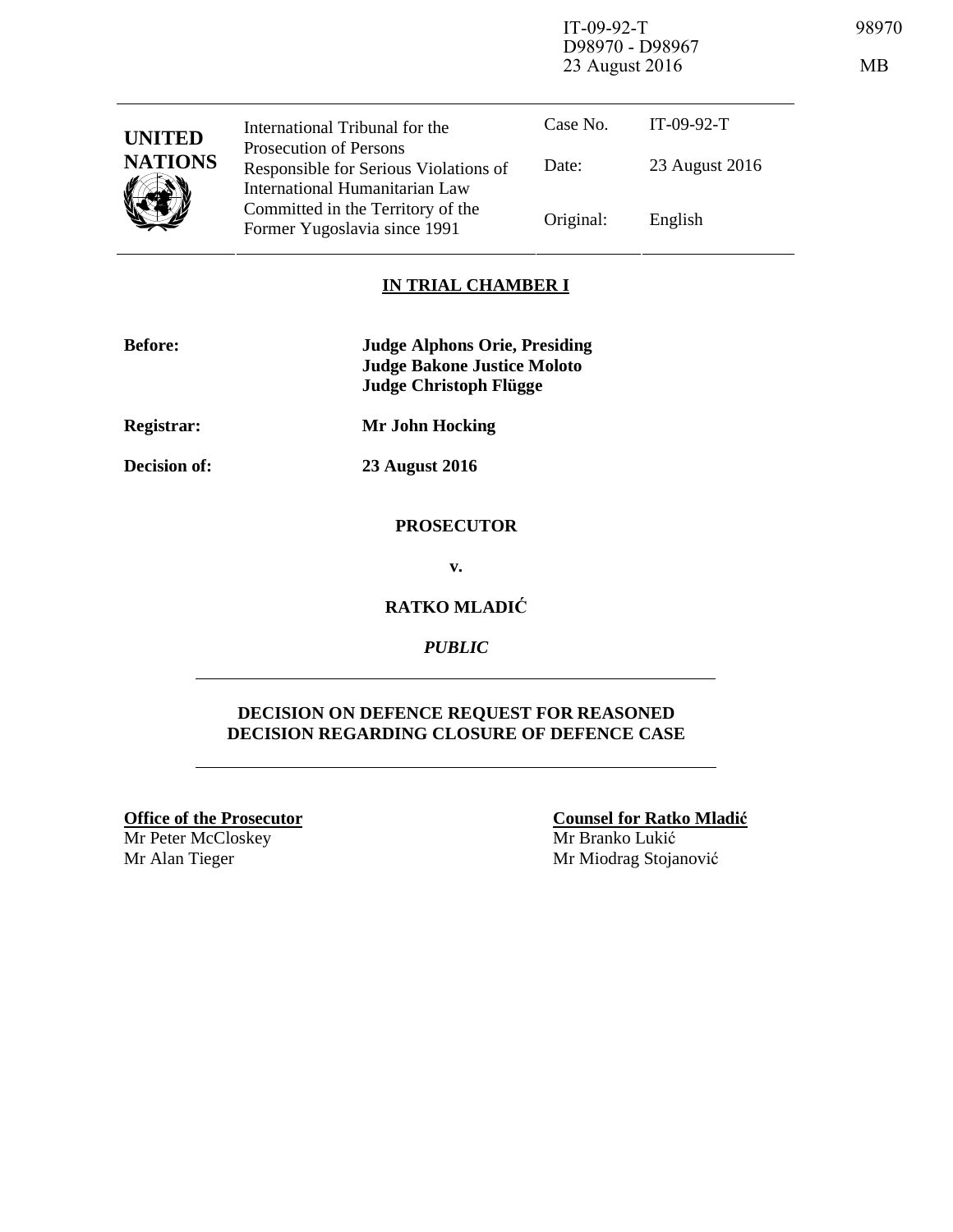# **I. PROCEDURAL HISTORY**

1. On 19 May 2014, the Defence commenced its case with the presentation of the first Defence witness.<sup>1</sup> From December 2015, the Defence kept the Prosecution and the Chamber informed of the remaining witnesses it intended to call. $^2$  On 26 April 2016, the Chamber ordered that the last Defence witnesses commence their testimonies in the week of 30 May.<sup>3</sup> On 16 August, the last Defence witness completed his testimony. With regard to the tendering of documentary evidence by the Defence, the Chamber set a deadline of 18 January 2016 for bar table motions, and 15 April 2016 for documents related to witnesses who had already testified.<sup>4</sup> On 16 June 2016, the Chamber informed the parties that it would formally close the Defence case once it had decided on all evidentiary motions.<sup>5</sup> During a status conference on 8 July 2016, the Defence indicated that there would be no more evidentiary filings as part of the Defence case after 22 July 2016.<sup>6</sup>

2. The Chamber issued the last remaining evidentiary decisions on 15 and 16 August 2016.<sup>7</sup> Consequently, on 16 August, the Chamber recalled the procedural history in relation to the closing of the Defence case and sought confirmation that the Defence rested its case.<sup>8</sup> The Defence declined to rest its case, referring to a motion it had filed on 8 August 2016 relating to witness Mašović and announcing its intention to file a motion seeking certification to appeal the Chamber's decision of 15 August 2016 denying an extension of the deadline for the presentation of witnesses. $9$  The Chamber explained to the Defence that the motion relating to Mašović in fact did not seek leave for Mašović to be called as a Defence witness, but instead as a witness pursuant to Rule 98 of the Tribunal's Rules of Procedure and Evidence ("Rules"), thereby not impacting the closure of the Defence case.<sup>10</sup> In relation to the prospective motion seeking certification to appeal, the Chamber explained that there was nothing pending before it, and that even once such a motion was pending,

 $\frac{1}{1}$ T. 21035.

<sup>2</sup> See *e.g.* T. 43067-43068, 43218-43221, 43702.

<sup>3</sup> T. 43703.

<sup>4</sup> T. 39449; First Defence case omnibus decision, 31 March 2016, para. 2. 5

T. 44211.

<sup>6</sup> *See* T. 44223 ("JUDGE MOLOTO: And before we go to Mr. Traldi, from the point of view of the Defence, have we heard everything that is outstanding before we can close the case? […] Are those the only outstanding things from the Defence? MR IVETIC: As to things that still have yet to be filed, yes."); T. 44233 ("MR. TIEGER: […] I mean, our understanding is that within two weeks, embracing all the factors we've discussed, all motions pertaining to any pending evidentiary matters will have been filed by the Defence […]. JUDGE MOLOTO: […] You confirm, Mr. Ivetic? MR. IVETIC: Your Honours, I don't think I need to add anything to what's been said.").

<sup>7</sup> Decision on Defence requests to vary the deadline for presenting witnesses, 15 August 2016 (Confidential) ("Extension Decision"); Decision on Defence renewed request for admission of the document bearing Rule 65 *ter*  number 1D04841, 16 August 2016; Admission of D2177, T. 44319; Admission of document related to witness Odobašić, T. 44312. In addition to the above, the Chamber received testimony from witness Demurenko and admitted documentary evidence during his testimony on 16 August 2016.

<sup>8</sup> T. 44313-44314.

<sup>9</sup>  $\frac{9}{10}$  T. 44314.

T. 44315-44316.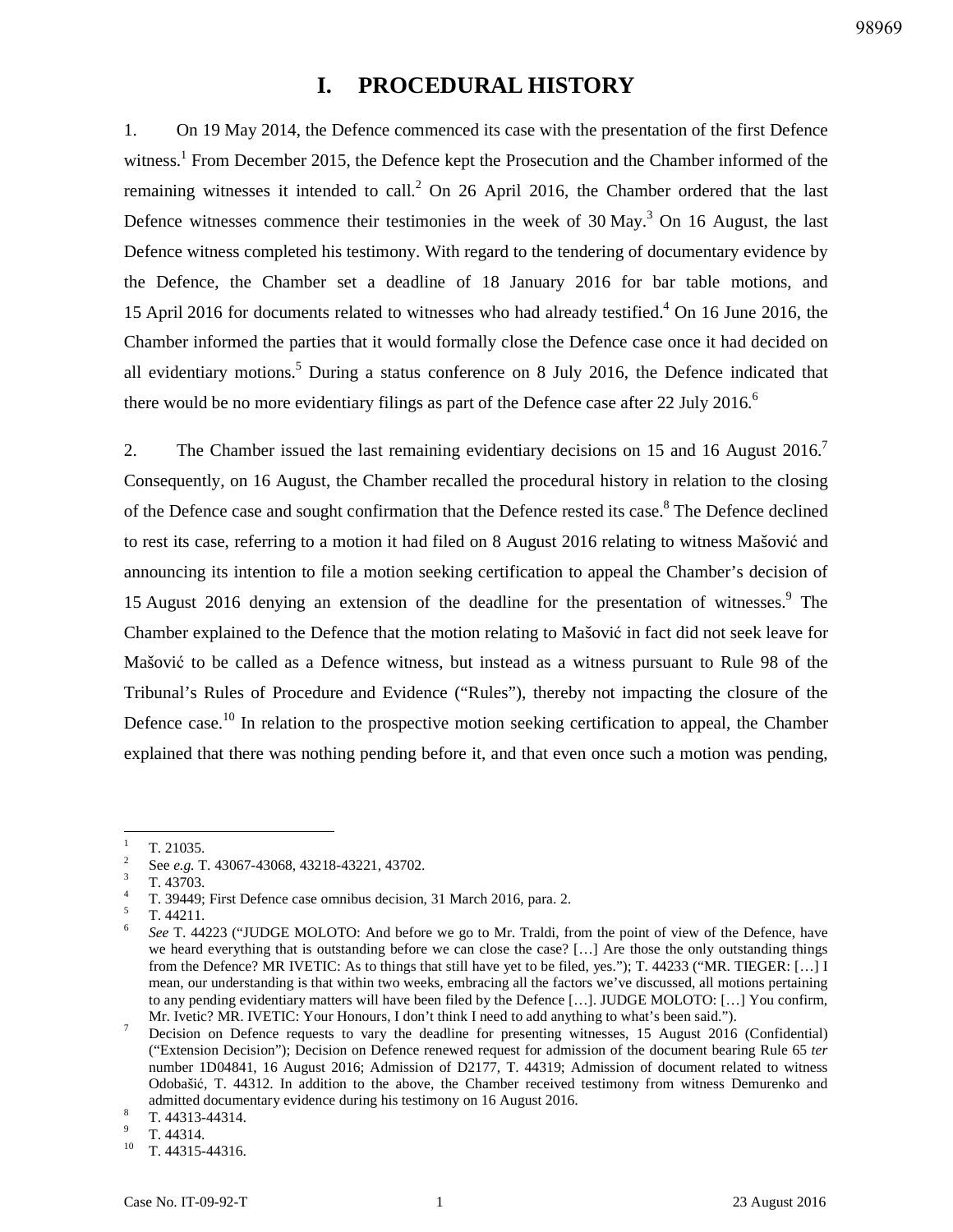it would not impact the closure of the Defence case.<sup>11</sup> The Chamber then established that no evidentiary issues remained, that the Defence had rested its case, and that the Defence case was therefore closed.<sup>12</sup>

3. On 18 August 2016, the Defence submitted a notice of objection to the Chamber's closing of its case, seeking a reasoned decision on the matter ("Request").<sup>13</sup> On the same day, the Prosecution informed the Defence and the Chamber by email that it would not respond to the Request.

# **II. SUBMISSIONS**

4. The Defence objects to the closing of its case submitting that it did not rest its case.<sup>14</sup> It submits that when closing the Defence case, the Chamber issued contradictory and confusing statements, which make the actual status of the case unclear.<sup>15</sup> The Defence repeats its submissions of 16 August 2016 in relation to "unresolved evidentiary matters" and adds that there are "a number of other proposed documents await [ing] final decision".<sup>16</sup> The Defence submits that the Chamber confusingly stated that "certification motions […] are evidentiary" but then proceeded to state that no evidentiary issues remain. $17$ 

### **III. APPLICABLE LAW**

5. Pursuant to Rule 85 of the Rules, each party is entitled to call witnesses and present evidence. Pursuant to Rule 90 (F) of the Rules, a trial chamber shall exercise control over the mode and order of interrogating witnesses and presenting evidence so as to make the interrogation and presentation effective for the ascertainment of the truth and avoid needless consumption of time. Pursuant to Rule 54 of the Rules, a trial chamber may issue such orders, summonses, subpoenas, warrants, and transfer orders as may be necessary for the purpose of an investigation or for the preparation or conduct of the trial.

 $11$  $\frac{11}{12}$  T. 44317.

 $\frac{12}{13}$  T. 44319.

<sup>13</sup> Defence notice of objection to the Chamber's closing of its case, 18 August 2016 ("Notice"), para. 10.

Notice, para. 1.

<sup>15</sup>  $\frac{15}{16}$  *Ibid.* 

 $\frac{16}{17}$  Notice, para. 4.

Notice, paras 6, 8.